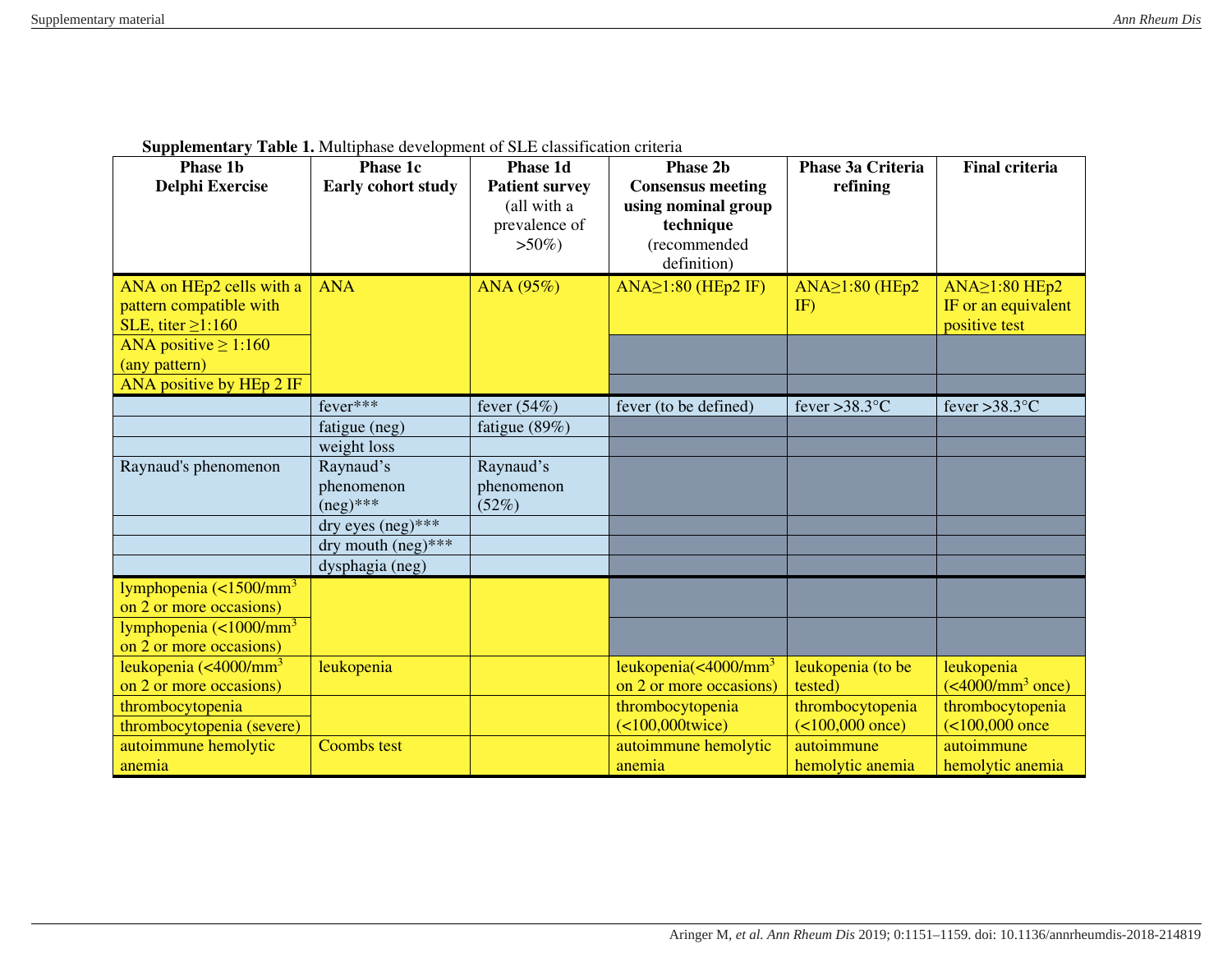| <b>Phase 1b</b><br><b>Delphi Exercise</b>  | Phase 1c<br>Early cohort study | Phase 1d<br><b>Patient survey</b> | <b>Phase 2b</b><br><b>Consensus meeting</b>          | Phase 3a Criteria<br>refining | <b>Final criteria</b>           |
|--------------------------------------------|--------------------------------|-----------------------------------|------------------------------------------------------|-------------------------------|---------------------------------|
|                                            |                                | (all with a<br>prevalence of      | using nominal group<br>technique (provisional        |                               |                                 |
|                                            |                                | $>50\%$ )                         | definition)                                          |                               |                                 |
| CNS dysfunction                            | neurological                   |                                   | <b>CNS</b> manifestations                            | delirium                      | delirium                        |
| (seizures, psychosis,<br>chorea or acute   | involvement (ACR)              |                                   | (seizures, psychosis,                                | psychosis                     | psychosis                       |
| confusional state)                         |                                |                                   | chorea, myelitis, optic<br>neuritis, stroke or acute | seizure                       | seizure                         |
|                                            | CNS at least one               |                                   | confusional state)                                   | mononeuropathy                |                                 |
|                                            |                                |                                   |                                                      | cranial neuropathy            |                                 |
| alopecia with associated                   | alopecia***                    | alopecia $(51\%)$                 | alopecia with associated                             | non-scarring                  | non-scarring                    |
| scalp inflammation                         |                                |                                   | scalp inflammation                                   | alopecia                      | alopecia                        |
| oral mucosal lesions on the<br>hard palate | oral ulcer***                  |                                   | oral mucosal lesions on<br>the hard palate           | oral ulcers                   | oral ulcers                     |
| photosensitivity                           | photosensitivity***            | photosensitivity                  |                                                      |                               |                                 |
| photosensitive rash                        |                                | (79%)                             |                                                      |                               |                                 |
| acute, subacute, or chronic                |                                | skin rash $(71%)$                 |                                                      |                               |                                 |
| lupus rash                                 |                                |                                   |                                                      |                               |                                 |
| lupus profundus                            |                                |                                   | included in chronic                                  |                               |                                 |
|                                            |                                |                                   | cutaneous lupus                                      | <b>SCLE</b> or                |                                 |
| discoid rash<br><b>SCLE</b>                |                                |                                   | chronic cutaneous lupus<br>included in ACLE          | discoid lupus                 | <b>SCLE</b> or<br>discoid lupus |
| malar rash                                 | malar rash***                  |                                   | acute cutaneous lupus                                | malar rash or                 | malar rash or                   |
|                                            |                                |                                   |                                                      | generalized                   | generalized                     |
|                                            |                                |                                   |                                                      | maculopapular rash            | maculopapular rash              |
| rash with dermoepidermal                   |                                |                                   | rash with dermo-                                     | included into                 | included into                   |
| interface changes and Ig                   |                                |                                   | epidermal interface                                  | ACLE, SCLE,                   | ACLE, SCLE,                     |
| and/or complement                          |                                |                                   | changes and/or Ig                                    | discoid lupus                 | discoid lupus                   |
| deposition on IF                           |                                |                                   | and/or complement                                    |                               |                                 |
|                                            |                                |                                   | deposition on IF                                     |                               |                                 |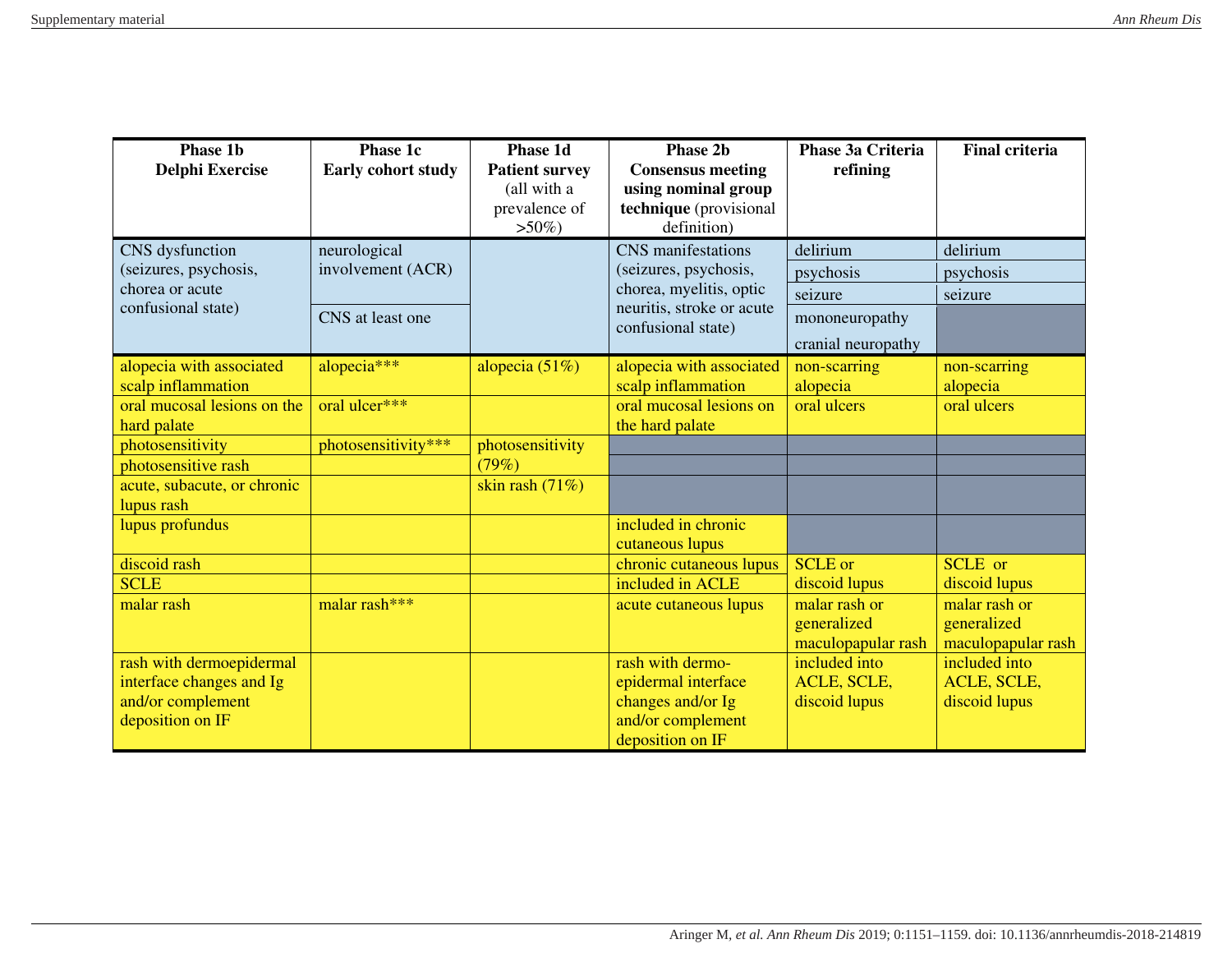| <b>Phase 1b</b><br><b>Delphi Exercise</b>                                                                                                | Phase 1c<br>Early cohort study                        | Phase 1d<br><b>Patient survey</b><br>(all with a<br>prevalence of<br>$>50\%$ ) | Phase 2b<br><b>Consensus meeting</b><br>using nominal group<br>technique (provisional<br>definition) | Phase 3a Criteria<br>refining                            | <b>Final criteria</b>                                                                    |
|------------------------------------------------------------------------------------------------------------------------------------------|-------------------------------------------------------|--------------------------------------------------------------------------------|------------------------------------------------------------------------------------------------------|----------------------------------------------------------|------------------------------------------------------------------------------------------|
| serositis (clinical signs, or<br>pleural or pericardial<br>effusion by imaging)<br>pleural effusion<br>pleuritis<br>pericardial effusion | serositis***<br>pericarditis***                       |                                                                                | serositis (pleural,<br>pericardial effusion,<br>pleurisy, pericarditis,<br>peritonitis)              | pleural or<br>pericardial effusion<br>acute pericarditis | pleural or<br>pericardial effusion<br>acute pericarditis                                 |
|                                                                                                                                          |                                                       | myalgia (76%)                                                                  |                                                                                                      |                                                          |                                                                                          |
| arthritis                                                                                                                                | inflammatory<br>arthritis***<br>arthralgia (negative) | joint pain $(87%)$                                                             | arthritis (to be defined)                                                                            | arthritis (to be<br>tested)                              | joint involvement                                                                        |
|                                                                                                                                          | kidney<br>involvement***                              |                                                                                |                                                                                                      |                                                          |                                                                                          |
|                                                                                                                                          | hypertension                                          |                                                                                |                                                                                                      |                                                          |                                                                                          |
| persistent proteinuria<br>(>0.5g/day)                                                                                                    |                                                       |                                                                                | persistent proteinuria<br>(≥0.5g/day)                                                                | proteinuria > 0.5<br>g/24h                               | proteinuria > 0.5<br>g/24h                                                               |
|                                                                                                                                          | peripheral edema                                      |                                                                                |                                                                                                      |                                                          |                                                                                          |
| urine cellular casts<br>urinary RBC casts ( $\geq 1$<br>cast/hpf)                                                                        |                                                       |                                                                                |                                                                                                      |                                                          |                                                                                          |
| dysmorphic urinary RBC<br>or urinary RBC casts                                                                                           |                                                       |                                                                                |                                                                                                      |                                                          |                                                                                          |
| active urine sediment<br>(without UTI)                                                                                                   |                                                       |                                                                                | active urine sediment<br>(without UTI)                                                               |                                                          |                                                                                          |
| lupus nephritis by renal<br>biopsy with immune<br>deposits                                                                               |                                                       |                                                                                | lupus nephritis by renal<br>biopsy with immune<br>deposits                                           | lupus nephritis by<br><b>ISN/RPS</b>                     | <b>ISN/RPS</b> class III<br>or IV nephritis<br><b>ISN/RPS</b> class II or<br>V nephritis |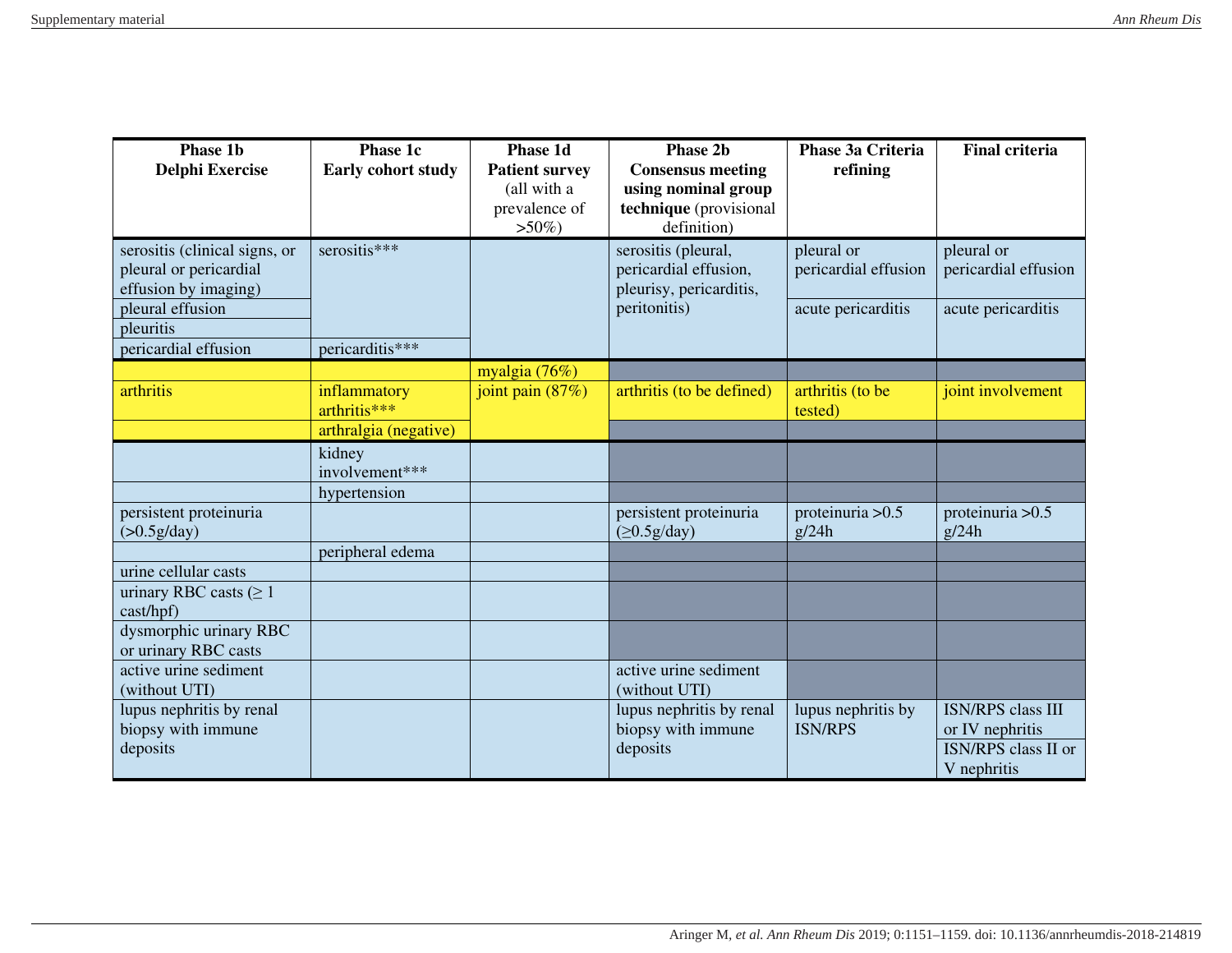| Phase 1b<br><b>Delphi Exercise</b>                                                                                  | Phase 1c<br>Early cohort study        | Phase 1d<br><b>Patient survey</b><br>(all with a<br>prevalence of<br>$>50\%)$ | <b>Phase 2b</b><br><b>Consensus meeting</b><br>using nominal group<br>technique<br>(recommended<br>definition) | Phase 3a Criteria<br>refining                                    | <b>Final criteria</b>                                                                          |
|---------------------------------------------------------------------------------------------------------------------|---------------------------------------|-------------------------------------------------------------------------------|----------------------------------------------------------------------------------------------------------------|------------------------------------------------------------------|------------------------------------------------------------------------------------------------|
| APS (clinical signs/history<br>+ antibodies)                                                                        |                                       |                                                                               |                                                                                                                |                                                                  |                                                                                                |
| antiphospholipid<br>antibodies (lupus anti-<br>coagulant, anti-cardiolipin,<br>anti-beta2GP1, or<br>prolonged RVVT) | anti-Cardiolipin<br>$IgM***$          |                                                                               | anti-phospholipid<br>antibodies (lupus anti-                                                                   | anti-cardiolipin<br>$IgG$ ( $>40$ $IgG$                          | Anti-Cardiolipin<br>antibodies (IgA,                                                           |
|                                                                                                                     | anti-beta2GP1                         |                                                                               | coagulant, anti-<br>cardiolipin, anti-<br>beta2GP1, or prolonged                                               | phospholipid units)<br>or anti-beta2GP1<br>IgG $($ >40 units) or | IgG, or IgM) at<br>medium or high<br>titer or positive                                         |
| positive lupus<br>anticoagulant panel                                                                               |                                       |                                                                               | RVVT)                                                                                                          | lupus<br>anticoagulant<br>positive                               | anti-beta2GP1<br>antibodies (IgA,<br>$IgG$ , or $IgM$ ) or<br>positive lupus<br>anticoagulant. |
| low C <sub>3</sub><br>low C3 and C4                                                                                 | hypocomplementemi<br>$a***$           |                                                                               | low C3 and/or C4                                                                                               | low C3 OR low C4<br>low C3 AND C4                                | low C <sub>3</sub> OR low C <sub>4</sub><br>low C3 AND C4                                      |
| anti-dsDNA antibody                                                                                                 | anti-dsDNA <sup>***</sup>             | anti-dsDNA<br>(78%)                                                           | anti-dsDNA antibody                                                                                            | anti-dsDNA<br>antibodies                                         | anti-dsDNA<br>antibodies                                                                       |
| anti-Sm antibody                                                                                                    | anti-Sm <sup>***</sup><br>anti-RNP*** |                                                                               | anti-Sm antibody                                                                                               | anti-Sm antibodies                                               | anti-Sm antibodies                                                                             |
| presence of multiple<br>autoantibodies                                                                              |                                       |                                                                               | presence of multiple<br>autoantibodies (to be<br>defined)                                                      |                                                                  |                                                                                                |